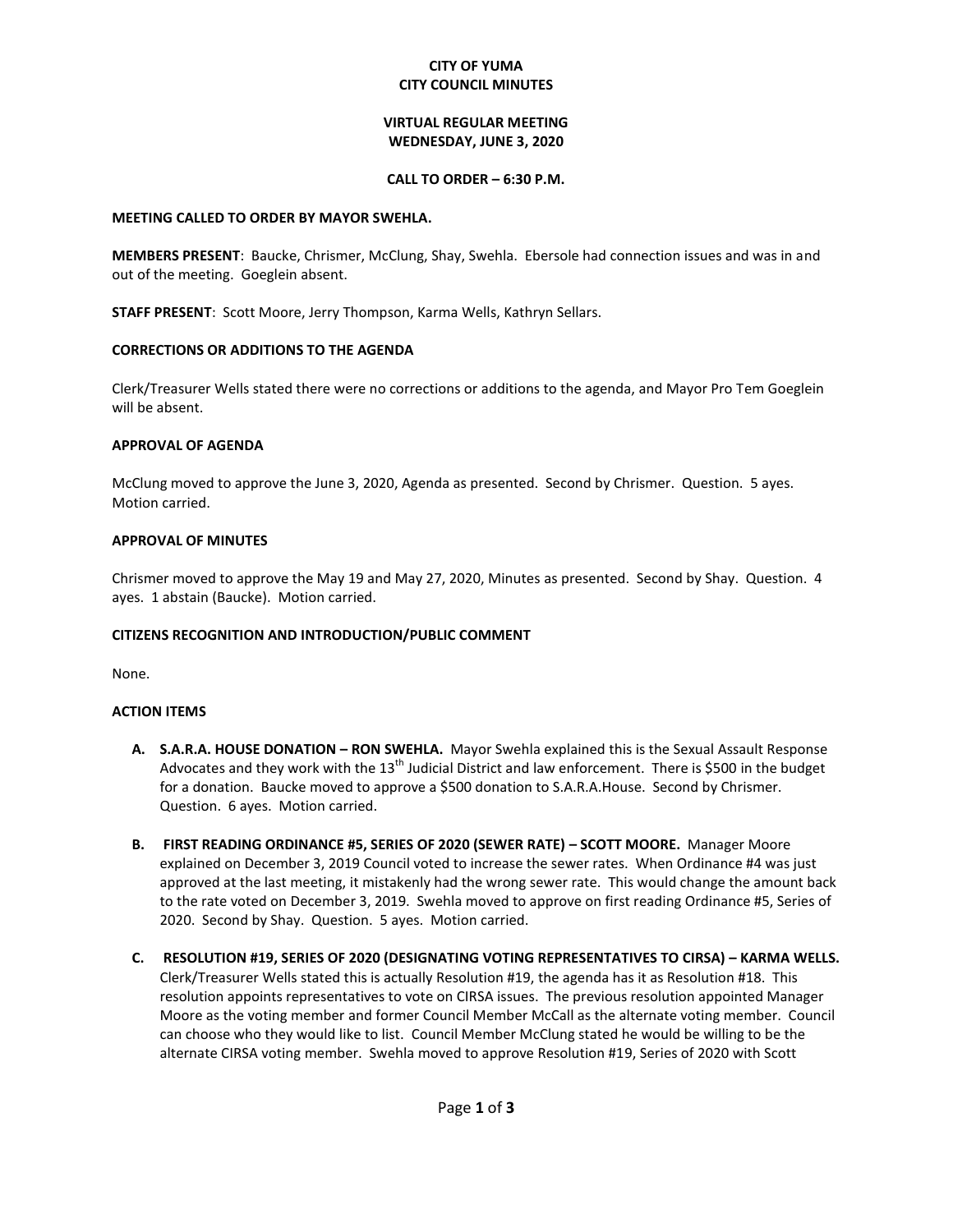Moore as the voting member and Tim McClung as the alternate. Second by Baucke. Question. 6 ayes. Motion carried.

- **D. APPROVAL OF BILLS – KARMA WELLS.** Clerk/Treasurer Wells listed additional bills that need approval to pay. Baucke moved to pay the bills. Second by Chrismer. Question. 5 ayes. Motion carried.
- **E. PURCHASES IN EXCESS OF \$5,000 – SCOTT MOORE.** Manager Moore requested approval of a purchase for a utility line locator. Two quotes were received. Quotes were from Ditch Witch for \$5,804 and Intermountain Sales for \$6,488. Baucke moved to approve the purchase from Ditch Witch for \$5,804. Second by Chrismer. Question. 6 ayes. Motion carried.

## **DISCUSSION ITEMS**

**CHANGING MUNICIPAL ELECTION TO NOVEMBER – KATHRYN SELLARS.** Attorney Sellars stated she has talked with staff at each election about moving the election to November. To move the election, we would have to go to an election. Council Member's terms can not be shortened or lengthened during their term of office, therefore, there would not be a November election until 2025. We would continue to have April elections until that time. Clerk/Treasurer Wells covered the costs of elections. Discussion was held. Council's consensus was to work on changing the election to November.

#### **ADDITIONAL BUSINESS**

None.

#### **REPORTS**

#### **CITY MANAGER, SCOTT MOORE**

Manager Moore stated Concrete Specialties is planning on starting the waterline replacement project on Monday. We were going to start on this project last year, but Concrete Specialties had asked us to delay this due to a project they were working on in Sterling. Manager Moore will bring numbers to Council on this project.

We have had some citizens ask about potholes on Beatty. We will fill those with what we have and will get asphalt when the plant opens.

Manager Moore asked about setting up a workshop to discuss the budget and projects we have planned. Staff will work on setting up a workshop next week.

Mayor Swehla asked about code issues. Manager Moore stated our Code Enforcement Officer also does a few janitorial duties and disinfecting due to COVID. She has issued 118 notices of violation. In 2019, there were 417 total notices issued. Most notices have a 7 day time period. Discussion was held.

#### **CITY CLERK/TREASURER, KARMA WELLS**

Clerk/Treasurer Wells provided Council with a credit card usage report.

#### **CHIEF OF POLICE, JERRY THOMPSON**

Mayor Swehla asked about training with the new officers. Chief Thompson said they are doing well.